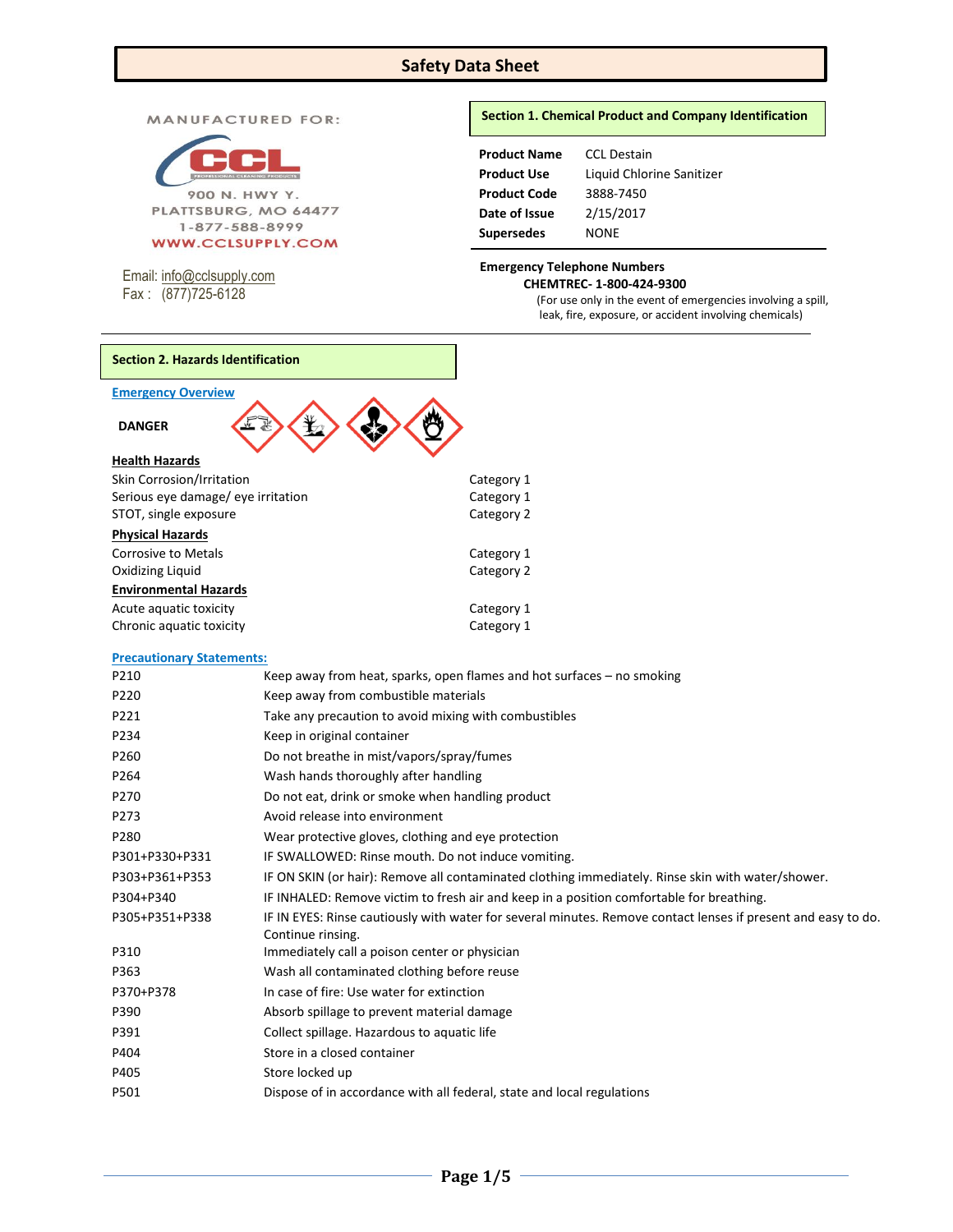## **Hazard Statements:**

- H272 May intensify fire; oxidizer
- H290 May be corrosive to metals
- H314 Causes severe skin burns and eye damage
- H371 May cause damage to organs
- H400 Very toxic to aquatic life
- H410 Very toxic to aquatic life with long lasting effects

**Routes of Entry Dermal, Oral, and Inhalation** 

#### **Acute Effects:**

| Eyes              | Can cause severe irritation, reddening, and eye damage                                                      |
|-------------------|-------------------------------------------------------------------------------------------------------------|
| <b>Skin</b>       | Can cause severe irritation, reddening, and skin damage                                                     |
| <b>Inhalation</b> | Causes severe respiratory tract irritation and pulmonary edema.                                             |
| Ingestion         | Causes pain and inflammation of the mouth, pharynx, esophagus, stomach and erosion of mucous membranes.     |
|                   | Swallowing leads to tissue burns, severe abdominal pain, nausea, vomiting, circulatory collapse, confusion, |
|                   | delirium, coma, and collapse. Swallowing large quantities can cause death.                                  |

| Section 3. Composition/Information on Ingredients |                   |             |
|---------------------------------------------------|-------------------|-------------|
| Name of Hazardous Ingredients                     | <b>CAS Number</b> | % by Weight |
| Sodium Hypochlorite                               | 7681-52-9         | 10          |
| Sodium Hydroxide                                  | 1310-73-2         | <5          |

| <b>Eve Contact</b>  | Flush immediately with clean water for at least 15 minutes. Seek immediate medical attention.                   |
|---------------------|-----------------------------------------------------------------------------------------------------------------|
| <b>Skin Contact</b> | Remove contaminated clothing and shoes; wash before reuse. Flush immediately with clean water for at least      |
|                     | 15 minutes. Get medical attention for burns or irritation.                                                      |
| <b>Inhalation</b>   | Remove person to fresh air. Begin CPR if breathing has stopped, and seek medical attention immediately.         |
| Ingestion           | Do not induce vomiting. If conscious, give several glasses of water. Do not give baking soda or acid antidotes. |
|                     | Never give anything by mouth to an unconscious person. Seek immediate medical attention.                        |

| <b>Section 5. Fire Fighting Measures</b>  |                                                                                                       | National Fire Protection Association (U.S.A)<br>(estimated rating) | $\bullet$ |
|-------------------------------------------|-------------------------------------------------------------------------------------------------------|--------------------------------------------------------------------|-----------|
| <b>Hazardous Combustion Products</b>      | N/A                                                                                                   |                                                                    |           |
| <b>Extinguishing Media</b>                | Media applicable to surrounding fire                                                                  |                                                                    |           |
| <b>Unsuitable Extinguishing Media</b>     | N/A                                                                                                   |                                                                    |           |
| <b>Fire Fighting Procedures</b>           | Wear protective gear. Use water spray to cool fire-exposed containers.                                |                                                                    |           |
| <b>Unusual Fire and Explosion Hazards</b> | Product decomposes when heated; decomposition products may cause containers to<br>rupture or explode. |                                                                    |           |

#### **Section 6. Accidental Release Measures**

**Spill Clean Up** Wear alkali-resistant slicker suit and complete protective equipment including goggles, rubber gloves, rubber boots, and a self-contained breathing apparatus in the pressure demand mode or a supplied-air respirator. If the spill or leak is small, a full face piece air-purifying cartridge respirator equipped with acid gases/mists filters may be satisfactory. In any event, always wear eye protection. For small spills mop or wipe up and dispose of in DOT-approved waste containers. For large spills, contain by diking with soil or other noncombustible absorbent material and dispose of according to federal or local regulations. Keep non-neutralized material out of sewers, storm drains, surface waters, and soil.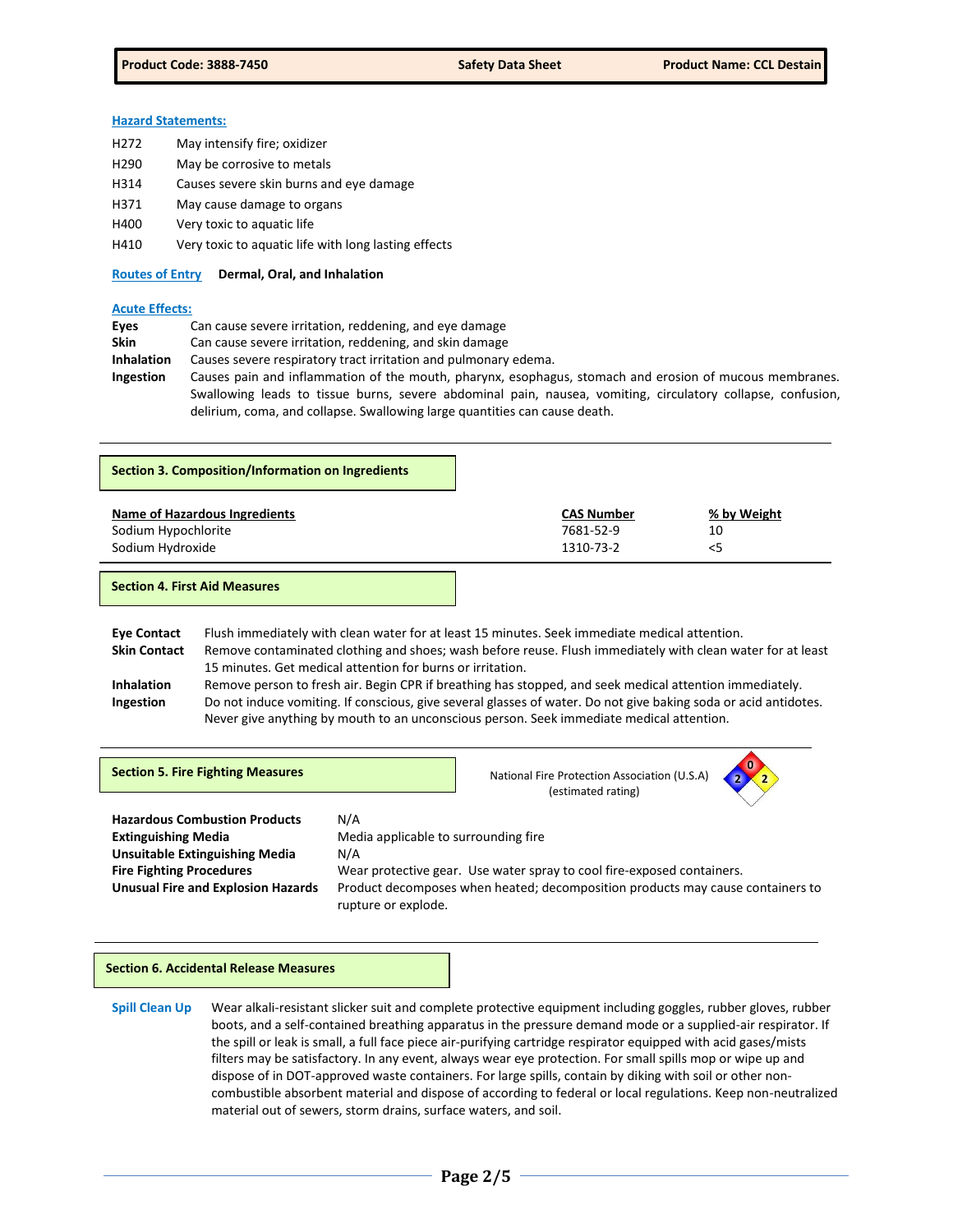#### **Section 7. Handling and Storage**

**Handling and Storage** Keep container tightly closed when not in use. Store in vented, closed, clean, non-corrodible containers in cool dry location, away from direct sunlight and not adjacent to chemical, which may react with the product; if spillage occurs. If closed containers become heated, they should be vented to release decomposition products (mainly oxygen under normal decomposition). Do not mix or contaminate with ammonia, hydrocarbon acids, alcohols and ethers. Keep out of the reach of children. Have eyewash accessible to use in handling area. Long storage periods should be avoided as product degrades with age. Containers of this material may be hazardous when emptied; empty containers retain product residues.

#### **Section 8. Exposure Controls/Personal Protection**

| <b>Exposure Limits</b>       |                 |                  |                  |                  |
|------------------------------|-----------------|------------------|------------------|------------------|
| <b>Product Name</b>          | <b>OSHA PEL</b> | <b>NIOSH REL</b> | <b>AIHA WEEL</b> | <b>ACGIH TLV</b> |
| Sodium Hydroxide (1310-73-2) | 2mg/m           | 2mg/m            |                  | 2mg/m            |

**Engineering Controls** Local mechanical exhaust ventilation capable of minimizing emissions at the point of use



### **Personal Protective Equipment (PPE) Eyes** Chemical splash goggles or face shield **Body** Rubber or neoprene gloves; rubber boots and apron as needed to prevent contact

**Respiratory** Use NIOSH approved respirator as necessary for the vapor and mist concentrations

### **Section 9. Physical and Chemical Properties**

| Liguid<br>Clear yellow<br>Strong chlorine bleach odor<br>N/A<br>12.31-13.05<br>N/A<br>219-225°F<br>Not combustible<br>N/A | <b>Explosive Limits</b><br><b>Vapor Pressure</b><br><b>Vapor Density</b><br><b>Relative Density</b><br>Solubility<br><b>Partition Coefficient</b><br><b>Auto-Ignition Temp.</b><br><b>Decomposition Temp.</b><br><b>Viscosity</b> | N/A<br>6-7.5 KPa @ 50 $^{\circ}$ C<br>N/A<br>N/A<br>Complete<br>N/A<br>N/A<br>N/A<br>N/A |
|---------------------------------------------------------------------------------------------------------------------------|-----------------------------------------------------------------------------------------------------------------------------------------------------------------------------------------------------------------------------------|------------------------------------------------------------------------------------------|
| Non-Flammable                                                                                                             | <b>Specific Gravity</b>                                                                                                                                                                                                           | 1.115-1.211                                                                              |
|                                                                                                                           |                                                                                                                                                                                                                                   |                                                                                          |

## **Section 10. Stability and Reactivity**

| <b>Stability and Reactivity</b>         | Fairly stable in concentrations below 1%, stability decreases with concentration, heat,<br>light exposure, decrease in pH, and contamination with heavy metals. |
|-----------------------------------------|-----------------------------------------------------------------------------------------------------------------------------------------------------------------|
| Incompatibility                         | Acids, acid salts, ammonia, organics, reducing agents, easily oxidizable materials and<br>metals such as nickel, copper, tin, aluminum, and iron.               |
| <b>Hazardous Polymerization</b>         | Will not occur                                                                                                                                                  |
| <b>Hazardous Decomposition Products</b> | HOCI, Chlorine, HCL NaCI, sodium chlorate, and oxygen depending on pH, temperature,<br>and time.                                                                |
| <b>Conditions to Avoid</b>              | Extreme heat, open flame, light exposure, reduced alkalinity and contamination.                                                                                 |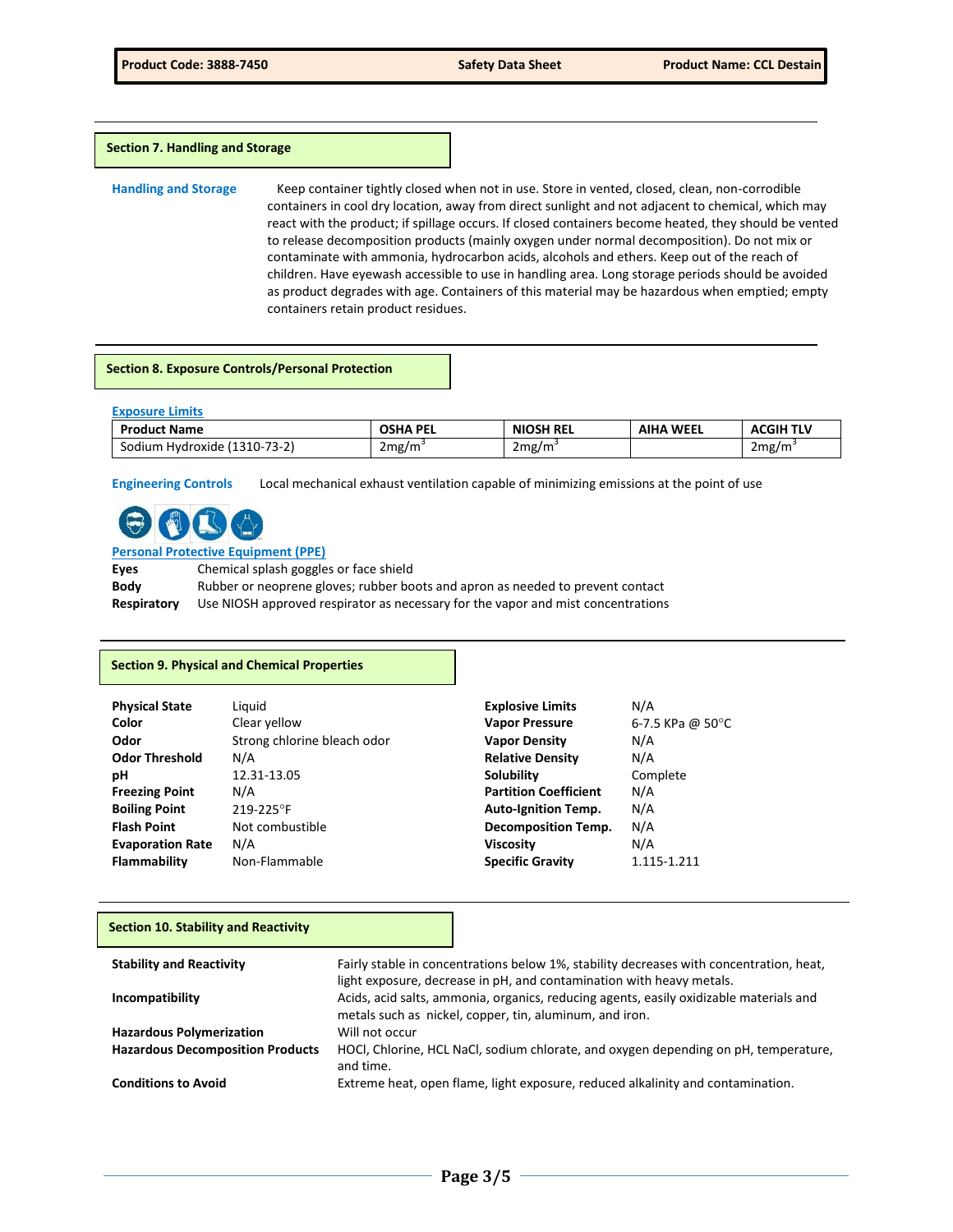#### **Section 11. Toxicological Information**

| Dermal, Oral, and Inhalation            |
|-----------------------------------------|
| Irritation to burns/serious damage      |
| Yes                                     |
| Yes                                     |
| Not determined                          |
| No information found                    |
| None                                    |
| No information found                    |
| May cause damage to organs (category 2) |
|                                         |

There is no toxicological data for this product as a whole. Based on relevant ingredients with known acute toxicity, the acute toxicity estimate using the additive formula (ATE) has been determined.

#### **Acute Toxicity**

| Test              | <b>Results</b> | <b>Basis</b>                     |
|-------------------|----------------|----------------------------------|
| Dermal            | 10,0063 mg/kg  | ATE determined beyond Category 4 |
| Oral              | 10,250 mg/kg   | ATE determined beyond Category 4 |
| <b>Inhalation</b> | No data        |                                  |

## **Section 12. Ecological Information**

**Environmental Effects** This product is very toxic to aquatic life. Dispose of properly (see section 6).

### **Section 13. Disposal Considerations**

**Waste Information** Dispose of contaminated product and materials used in cleaning up spills or leaks in a manner approved for this material. Follow all Federal, State and Local regulations. Empty containers can have residues, gases and mists and are subject to proper waste disposal, as above.

#### **Section 14. Transportation Information**

| Regulatory<br><b>Information</b> | UN number | <b>Proper Shipping</b><br><b>Name</b> | <b>Classes</b> | <b>Packaging Group</b> | Label Code       |
|----------------------------------|-----------|---------------------------------------|----------------|------------------------|------------------|
| <b>DOT Classification</b>        | UN1791    | Hypochlorite<br>Solution              | $\circ$        | <b>PGIII</b>           | <b>CORROSIVE</b> |

Note: DOT Classification applies to most packaging sizes. For specific container size classifications or for size exceptions, refer to the Bill of Lading with your shipment.

# **US Federal Regulations** The following substances are listed as a toxic chemical and are subject to report under the SARA act Section 313: None The following substances have CERCLA reportable quantity values (in pounds): **Sodium Hydroxide 1310-73-2 1,000 Sodium Hypochlorite Section 15. Regulatory Information**